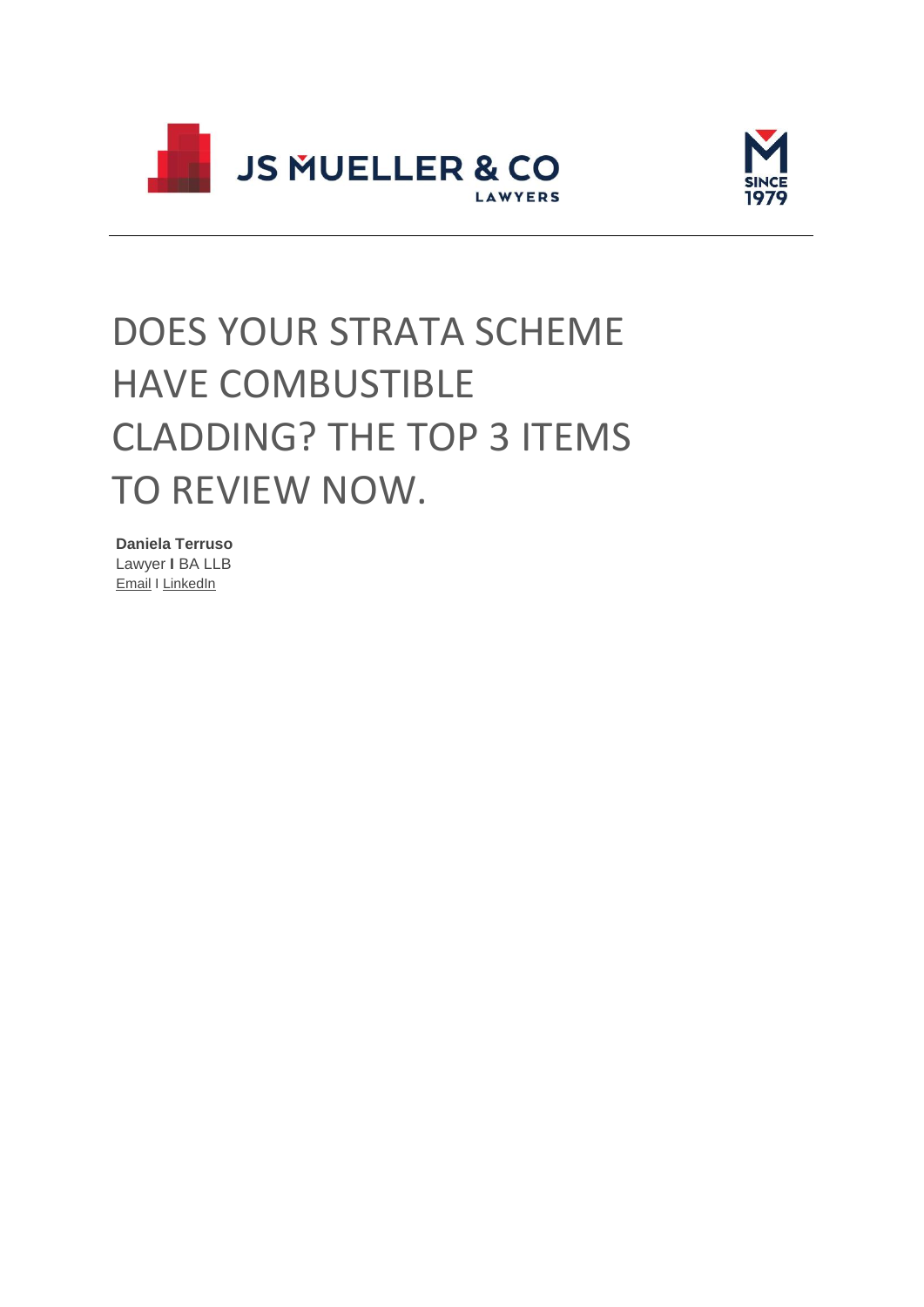

**JS MUELLER & CO** 

### **DOES YOUR STRATA SCHEME HAVE COMBUSTABLE CLADDING? THE TOP 3 ITEMS TO REVIEW NOW!**

Many strata buildings built since the 1990's contain some form of external cladding as part of their construction. Certain types of cladding, including aluminium composite cladding was utilised due to its properties as a lightweight material, sound and thermal insulative properties, and aesthetic appeal. The Lacrosse Building Fire in Melbourne in 2014, and the Grenfell Tower disaster in London in 2017, lay bare the dire consequences arising from the use of such combustible and poor fire resistant materials, particularly in circumstances where the cladding material sandwiches highly flammable and combustible core materials such as polystyrene, which ignites easily and burns rapidly due to its foam core and thin metal external surfaces.

#### **Combustible Cladding Buildings**

Building owners including owners corporations are now left to deal with what steps to now take to rectify the problem. A number of buildings, including strata residential buildings of two storeys or more, with certain types of metal composite panels or insulated cladding systems, have recently had to register their building under the planning regulation. That regulation established a scheme requiring the owner of a building to which external combustible cladding has been applied to provide the Department of Planning and Environment with details of the building and cladding. That regulation authorises the secretary of the Department to maintain a register of building to which external combustible planning has been applied. Interestingly at this stage such a register is not a register that is publicly available to search, so a purchaser of a unit in a building with a cladding problem will need to rely on searching the books and records of the owners corporation and if permitted by the strata scheme, engage an appropriate building consultant and potentially (if permitted by the owners corporation) test the material that surrounds a unit. It is unlikely that the latter will be permitted, but one of the unfortunate aspects is some forms of combustible cladding appears as a render finish, so it may not always be apparent or discernible to the uninitiated what to look for.

Clearly this issue is of concern to owners and occupiers of units in strata schemes whose buildings have combustible cladding on the exterior of their buildings and results in an increased risk of fire occurring in the building if the risks are not mitigated or managed properly. It also raises a number of issues and the potential need for removal and replacement of the external cladding with other materials over time.

#### **What can an owners corporation do?**

So what can an owners corporation do as an interim measure to manage and mitigate the risk where possible? Clearly an owners corporation should take all steps to assess the fire risk arising from any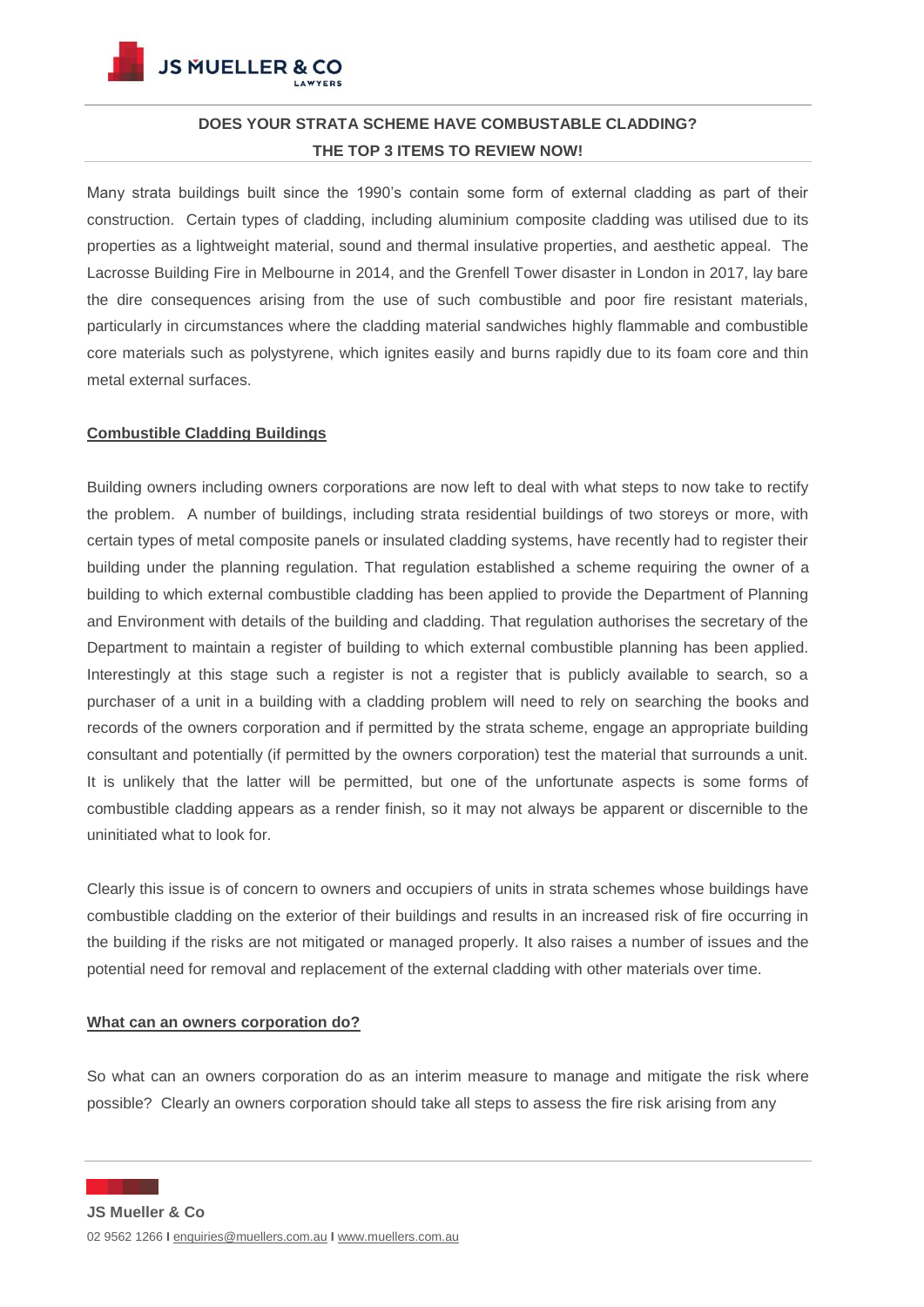external combustible cladding if it has not already done so for the purposes of the planning regulation, and identify where the combustible cladding materials are located. An owners corporation can also consider in the meantime regulating certain types of behaviour by amending or adopting additional bylaws for your strata scheme, with a view to mitigating risk.

#### **Mitigate and Minimise the Risk**

Often in a number of buildings, such as in the Lacrosse Building in Melbourne, the combustible cladding was installed around balconies and entry foyers. The Lacrosse Building Fire was caused by a cigarette which was not put out properly on a balcony and fire spread up 13 storeys of the building from balcony to balcony in 10 minutes.

#### **1. Prohibit Smoking**

A no smoking by-law, prohibiting smoking on balconies or outside common foyers of a building, where those balconies or foyers contain combustible cladding would be a prudent move. One could go further and only permit smoking indoors, or otherwise permit smoking away from the building in a designated smoking area if that is safe to do so.

#### **2. Obstruction of Common Property**

Another by-law to look at is obstruction of common property. One reason why there were so many casualties as a result of the Glenfell Tower disaster a public housing building, was that there were a number of items in common hallways that obstructed the free passage of persons to lower floors in the event of an emergency. Your strata scheme could look at strengthening the no obstruction of common property by-law with this in mind.

#### **3. Restrict Fire Hazards**

Another by-law restriction which could be placed on your strata scheme is prohibiting the use of barbecues on balconies and of other potential fire hazards such as gas lamps and other highly flammable materials for example, artificial plants, astro turf and the like. Your strata scheme may want to restrict the hanging of washing on the balcony of a building. It is not unusual for certain strata schemes to restrict the type of balcony furniture which may be used on a balcony, and generally this is done with making sure that such furniture is in keeping the overall appearance of the building. Perhaps consideration ought to be given to use of materials that are less flammable and combustible, for example no plastic chairs and tables.